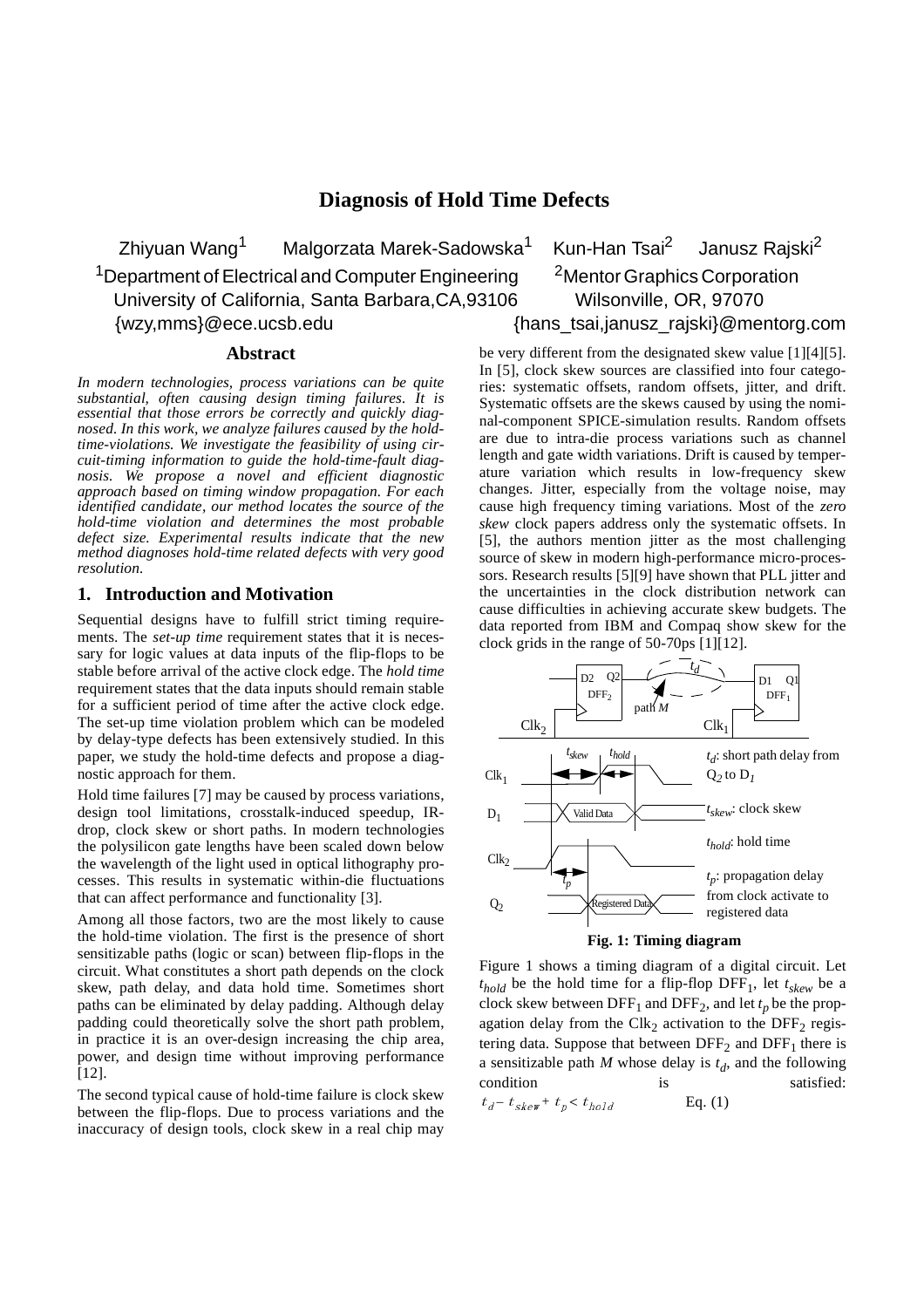In such a case a hold-time failure may occur and wrong logic value may be registered by  $\text{DFF}_1$ .

All the papers on hold-time fault diagnosis [2][3][6]- [8][10][13][16] address this type of violation on short scan paths. Those approaches make explicit use of the scan chain properties, trying to localize a possible faulty scan cell in as narrow a range as possible. Those methods cannot be easily extended to diagnosing hold-time violations on the functional parts of the circuit.

Diagnosis of the hold time faults that occur on data paths has not yet been addressed. Here, we diagnose the holdtime defects occurring in circuits whose timing dependencies fulfill Eq.(1). We focus on two main causes of holdtime violation: the reduced  $t_d$ , and the increased  $t_{skew}$ .

In the design phase, timing is estimated by static timing analysis (STA) based on parameters extracted from layout. To account for variability, the slowdown and setup times are computed using the worst-case library. The best-case library is used to evaluate the speedup or hold-time. It is possible that a circuit which passes STA may malfunction after it is manufactured. The purpose of this work is to develop a methodology to locate the probable cause of hold-time failures in manufactured faulty chips using failure responses observed from tester.

We propose a hold-time defect diagnostic method based on the timing information extracted from layout. We collect the observed failure responses and process them with the algorithm. We first determine whether the failure might possibly be caused by a hold-time fault. If so, our approach back-traces sensitizable paths from the failing outputs to find the initial candidate sites. Then we inject each candidate fault into the circuit, using the hold-time fault model, and perform timing-based fault-simulation. Our novel technique, the *Negative Timing Window Propagation* (*NTWP*), is very efficient. It not only reports the fault candidate-sites accurately but also suggests their probable causes, such as speedup on the short paths or increased clock skew. It also reports the amount of speed-up (skew) introduced by the reported candidates.

The rest of the paper is organized as follows. In Section 2, we introduce the preliminary concepts and analyze the hold-time fault behavior. In Section 3, we describe our diagnostic algorithm. In Section 4, we discuss the feasibility of our method, and its extensions to multiple hold-time faults. In Section 5, we report experimental results. Section 6 concludes the paper.

# **2. Preliminary**

*A good machine* is a circuit with no defects. Logic values on the primary outputs (POs), or internal wires, of a good machine are the *good machine values* (*GMV*) for the corresponding test pattern *T*. For a simplified explanation, POs represent all the primary outputs and scan cells.

When multiple faults exist in the circuit, a test pattern may activate several faults and create multiple-fault behaviors.

Each failing pattern  $p$  in the given diagnostic test set  $T$  is classified into one of the following two types:

*Type-1 failing pattern*: *p* can activate only one fault and observe its effect. Other faults cannot be activated or their faulty effect cannot be observed.

*Type-2 failing pattern*: *p* can activate multiple faults and observe their faulty effects.

# **2.1 Hold Time Fault Analysis**

To model the hold-time-violation defects, we use the hold time fault models similar to those proposed in [11].

*Fault\_Model\_1*: All the flip-flops, except the source flipflop of a target path, receive the clock-activating edge within the bounds of timing constraints imposed on the skew. The source flip-flop receives the clock-edge earlier.

*Fault\_Model\_2*: All the flip-flops, except the sink flip-flop of a target path, receive the clock activating edge within the timing constraints imposed on the skew, whereas the sink flip-flop receives the clock-edge later.

These two models do not cover all the complex hold-time defect behaviors. They divide all the flip-flops into two groups. But in reality, due to complex relationships between the activation times on different flip-flops, these two models may not capture all the possible hold-time defects. Instead, they capture the most frequently occurring hold-time violations.

To activate and observe the failure responses caused by hold-time faults, we need to satisfy three conditions. Here, hold-time fault is defined as the situation that the *thold* of a flip-flop  $DFF_1$  (in figure 1) fulfills the timing relationship stated by equation (1). A timing failure that might occur is that  $\text{DFF}_1$  registers incorrect data.

*Activation Condition*: For a *fault\_model\_1*, a transition between the current and the next time frame must occur at the output of the source flip-flop of a path  $(Q_2)$ . This is the necessary condition to activate the hold time fault [7]. For a *fault\_model\_2*, the transition must occur at the input of the sink flip-flop of a path (D1). This transition may be caused by multiple flip-flop sources.

*Sensitization Condition* occurs when the activation transition (at the source) is propagated to a sink flip-flop. This condition should be satisfied before clock capture for *fault\_model\_1*, and after clock capture for *fault\_model\_2*.

*Timing Condition* is  $t_{hold} + t_{skew} - t_p > t_d$ . There are four terms in this inequality and any of them may change due to the signal or design integrity problems. Path delay  $t_d$  might be reduced by crosstalk, whereas  $t_{skew}$ ,  $t_{hold}$  might increase due to the process-parameter variations.

Those conditions form the necessary and sufficient conditions for hold-time failure to be activated and observed.

The hold time faults do not have to be detected by at-speed tests. A single cycle test using a slower clocking frequency (like stuck-at test) is sufficient to detect them. However, to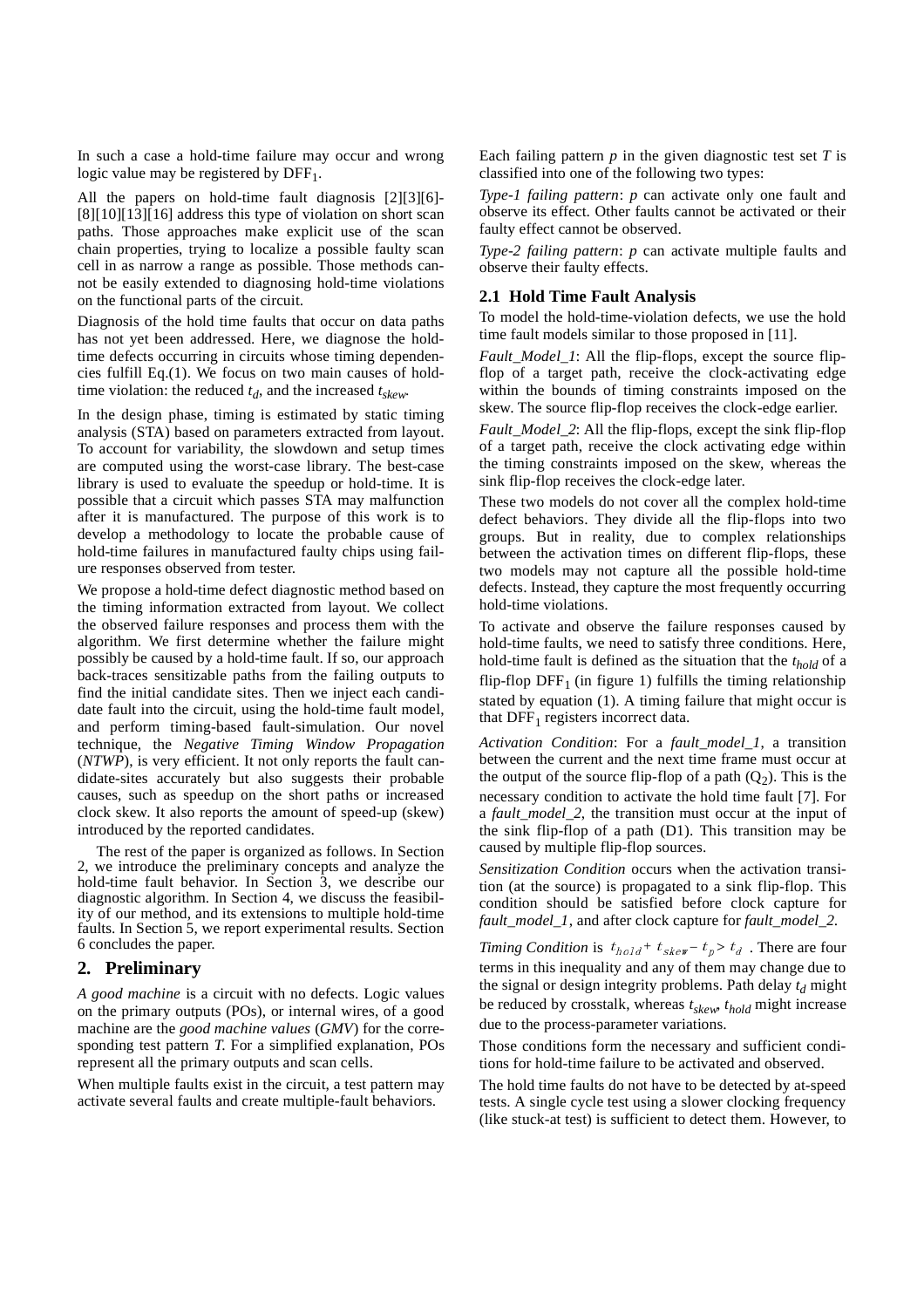diagnose a hold-time fault, timing information is required because of *timing conditions*. In practice, running the test at different frequencies can exacerbate the power consumption such that it can affect the test result for hold-time fault. Similarly, applying the test at different voltages can result in non-obvious results (lower voltages sometimes cause the hold-time failure to disappear).

Although we use a single clock design as an example illustrating those three conditions, the hold-time violation can also occur in multi-clock and wave-pipelined designs. The analysis in this work is also applicable to those situations.

In this study, we assume that a single fault is present in the circuit and that it is modeled by one of the two introduced fault models. We also assume that the hold-time fault can manifest itself only on the data paths. If a chip fails on scan paths during the loading or unloading phases, we can apply the methods in [3][7] to identify the faulty locations efficiently before we perform the logic test.

### **2.2 Hold-time Fault Injection**

Our diagnostic method is simulation-based. To determine



Pattern P:

- 1. Scan-in both flip-flops with logic value 0
- 2. Pulse clock
- 3. Scan-out value from both flip-flop both flip-flops which have logic value 1.

#### **Fig. 2: Example of Hold-Time Fault Injection**

whether a candidate site could be the source of a failure, we inject a hold-time fault and perform simulation. The hold-time fault injection is different from the injection methods for other fault models. For a *fault\_model\_1*, if there is a transition at the path source flip-flop's output (activation condition), we use the next time-frame goodmachine value (*GMV*) to replace the current time-frame *GMV*. There are subtle differences between the hold-time fault and the delay fault, and their detection conditions. In a delay-fault test, the observation points must first be established with the *failing value* (typically by scanning it in). Then the sample will overwrite the value with a *passing* value. If the passing value does not arrive by the setup time, then the failing value remains, it is scanned out, and delay failure response is observed. In a hold-time test, the observation point must be initialized with a value that coincides with the correct value. If there is shoot-through of the value in the flip-flop previous to the launch flip-flop, then the test will fail. For this reason some delay tests may not be useful for hold-time detection because even if there is a hold-time fault in the real chip, there would be no mismatch at the tester. The ATPG method for hold-time fault in [11] could be used to produce high quality tests for holdtime faults.

From now on, our analyses will be based on *fault model 1*. For clarity, we omit the scan circuitry. In Section 4, we will discuss the differences between the two fault models from the perspective of simulation and diagnosis. Figure 2 shows a simple example, how to inject the hold-time fault based on *fault\_model\_1*. Suppose there is a hold time fault *f* (*fault\_model\_1*) on  $DFF_1$  along the *path<sub>1</sub>*: *DFF2-G3-DFF1*. The good machine value for {*DFF1, DFF2*} in time frame 0 is scanned-in as {0,0}. After a good machine simulation, the next time-frame's *GMVs* on the data input of both flip-flops are equal to logic 1. Since  $DFF<sub>2</sub>$  satisfies the necessary hold-time fault activation condition, i.e., there exists a transition between the current time frame and the next one. For  $DFF<sub>2</sub>$  we use the next time frame's *GMV*, which is logic 1, and replace the current time frame's *GMV*, logic 0.

# **3. Our Approach**

In this work, we demonstrate feasibility and efficiency of using timing information such as path delay and clock skew for hold-time fault diagnosis.

We obtain the circuit delay and timing information from the *SDF* files [17] which contain the gate timing, delays, and the interconnect delay. For each pin-to-pin and interconnect, *SDF* provides the rising/falling transition delays.

Our diagnostic algorithm uses the observed failure responses as the input. We first check the activation and sensitization conditions to see if the cause could be the hold-time violation. If so, our algorithm back-traces from the observed failing outputs along the sensitizable paths and identifies the initial fault candidates, *Finitial*. Each candidate in  $F_{initial}$  is injected (one at a time) into the circuit as a hold-time fault. The algorithm based on the timing and input test pattern performs the functional timing simulation. Once the faulty effect has been propagated to an observation point, we check the timing conditions. If the condition stated by Eq. (1) is fulfilled, we say the hold-time faulty effect can be observed at this point. Finally, we weight each candidate by its faulty behavior capability to match the observed failure responses.

# **3.1 Functional Timing Simulator**

We have developed a framework which allows us to evaluate the diagnostic algorithm. We do not include the implementation details here due to the page limit. Instead, we give a simple example to show how we emulate the real circuit timing behavior for given test sets. All examples discussed in this paper use a pair of delay values to represent the pin-to-pin rising and falling delays. However, in our framework these values are represented by pairs of delay ranges. Interconnect delays are taken into account in our framework.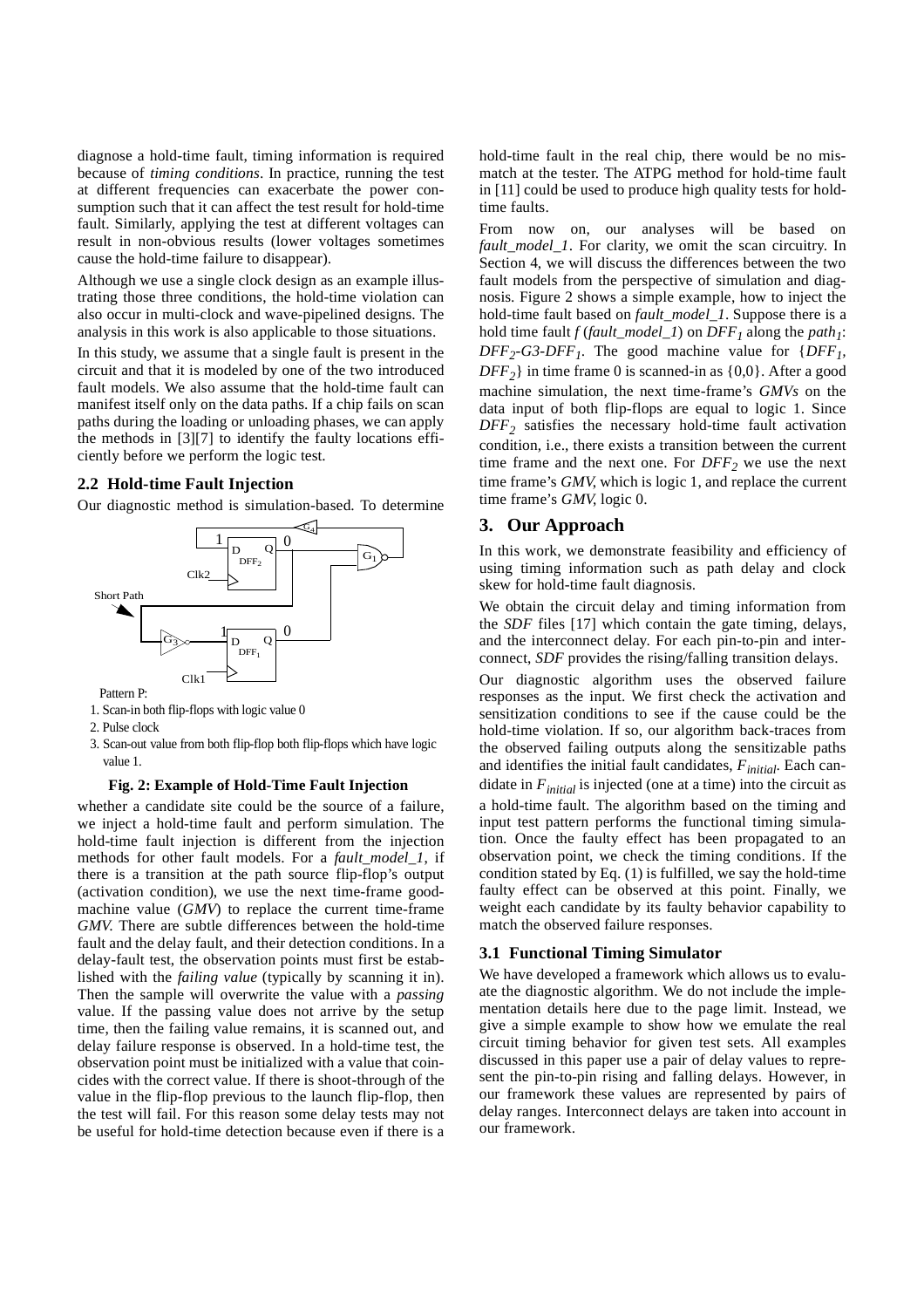

Consider the example in Figure 3. The numbers beside each gate's inputs are the corresponding rising/falling delays from the input to the output of that gate. We ignore all the interconnect delays to simplify our explanation.

For the pattern  $P_1$ : { $ABCD$ }: { $r 1 r 1$ } ( $r =$  rising), there are rising transitions on *E* and *F*. Because the logic value *"1"* is a controlling value for the OR gate  $g_1$ , the circuit delay will be decided by the earliest transition, which occurs on *E*. So even though there is a longer delay on *F*, its effect cannot be propagated further. The longest path delay in the good circuit for this pattern is  $5+7=12$ . The path which contributes to the circuit delay is from *A* to *Z*.

For the pattern  $P_2$ : { $ABCD$ }: { $f 1 f f$ } ( $f$  =falling) there are falling transitions on  $E$  and  $F$ , because  $\theta$  is a non-controlling value for the  $OR$  gate  $g_1$ . The circuit delay will be decided by the latest transition, which occurs on *F*. Note that *F*'s delay is defined by *C* and not by *D,* whose delay is longer. The longest path delay in a good circuit mode for this pattern is  $6.2+7.7=13.9$ . A path from C to Z determines the circuit delay.

Unlike the static timing analyzer, our simulator considers the circuit's functionality for each input pattern.

#### **3.2 Negative Timing Window Propagation (***NTWP***)**

In this section, we describe our novel simulation technique which determines fault candidate's capability of explaining the failing and passing pattern responses.

To emulate the speed-up effects in the circuit, we introduce a *negative timing window (NTW)* of a fault candidate as a delay interval *[a,b]* with non-positive values of *a* and *b*. The absolute value of *a*, *Abs(a)*, is the maximum speed-up size, and *Abs(b)* is the minimum speed-up size. *NTW* also captures a situation when the source flip-flop of the data path receives the active clock-edge earlier *(fault\_model\_1*).

We perform a conventional interval-arithmetic on the timing windows. Let  $T_1 = [t_a, t_b]$  and  $T_2 = [t_x, t_y]$ , we have:

$$
T_1 + T_2 = [t_a + t_x, t_b + t_y]
$$
  
\n
$$
T_1 - T_2 = [t_a - t_x, t_b - t_y]
$$
  
\n
$$
T_1 \cap T_2 = [\max(t_a, t_x), \min(t_b, t_y)]
$$
  
\n
$$
T_1 \cup T_2 = [\min(t_a, t_x), \max(t_b, t_y)]
$$

For a given pattern *P* and a fault candidate *f* in the initial fault list  $F_{initial}$ , we begin the timing-fault simulation by assigning at the faulty location *f* the initial negative timing window *(NTW) [-L,0]. L* is the longest path delay in the circuit. For each candidate, those windows will be propagated (and possibly shrunk) along the sensitized paths.

The examples in figure 4 show how the negative timing windows are updated as they propagate through an *AND* gate. For other gate types and combinations of rising and falling signals, the rules are similar. If the faulty effect of *f* propagates to a signal line, the corresponding *NTW* can also propagate there. The symbol *R* (*F*) stands for a rising (falling) transition on the signal line.



The example in Figure 4(a) shows how the upper bound of an *NTW* is updated. Suppose the faulty effect propagates to *A*, the *NTW* on *A* is *[a,b],* and the current simulating pattern produces falling transitions on both *A* and *B*. To propagate the speed-up effect from *A* to *Z*, the delay value on *A* and *B* must satisfy the condition  $t_1 + b < t_2$ , where  $t_1$  and  $t_1$  are the fault free delay values calculated as described in  $t_2$  are the fault-free delay values calculated as described in Section 3.1. In Figure 4 examples, we assume that the pinto-pin rising and falling delay values are the same for *A-Z* and *B-Z*. The upper bound of the *NTW* must be equal to or smaller than  $min((t_2-t_1), b)$ . The new *NTW* at *Z* becomes [a,  $min((t_2-t_1), b)$ ].

In Fig. 4(b), the *NTWs* simply propagate to each branch from the stem. In Fig. 4(c) we have a reconverging fanout. The faulty effects propagate to both inputs from different fanout branches of the failure's source. The negative timing window at *A* is  $NTW_A = [a,b]$  and at *B* is  $NTW_B =$ *[c,d]*. Suppose that the inputs on the *AND* gate have falling transitions. We first derive the delay value range at Z followed by the *NTWZ*. In this example, the delay range at *A* is  $D_A = [t_1 + a, t_1 + b]$  and the delay range at *B* is  $D_B =$  $[t_2+c, t_2+d]$ . The delay range at *Z* is the  $\text{fmin}(t_1+a,t_2+c)$ ,  $min(t_1+b, t_2+d)$  (*a,b,c and d* are non-positive values).

To determine the  $NTW_Z$ , we consider two cases.

Case 1:  $D_A \cap D_B = \Phi$  which implies that the delay on one<br>of the inputs dominates the delay at Z recordless of the of the inputs dominates the delay at *Z* regardless of the delay changes at the other input. In this case, we simply propagate the *NTW* from the input which has a bigger speed-up to *Z*.

Case 2:  $P_A \cap P_B \neq \Phi$  which implies that both inputs may contribute to the delay at *Z*. We will analyze the overlapped delay range only. The non-overlapped delay range is the same as the case *1* above. Here, we assume  $D_A = D_B$ .

Case 2.1: If 
$$
NTW_A \cap NTW_B \neq \Phi
$$
 then

 $T_f$   $NTW_A \cap NTW_B \neq \Phi$  then<br>, which means that a defect of any size in the negative timing window *A* or *B* could produce a speed-up at *Z*. We merge these two negative timing windows with no loss of information.  $NTW_Z = NTW_A \cup NTW_B$ 

Case 2.2 If  $NTW_A \cap NTW_B = \Phi$ , we can apply a<br>consistence these two NTWs and form a wider win union operation on these two *NTWs* and form a wider win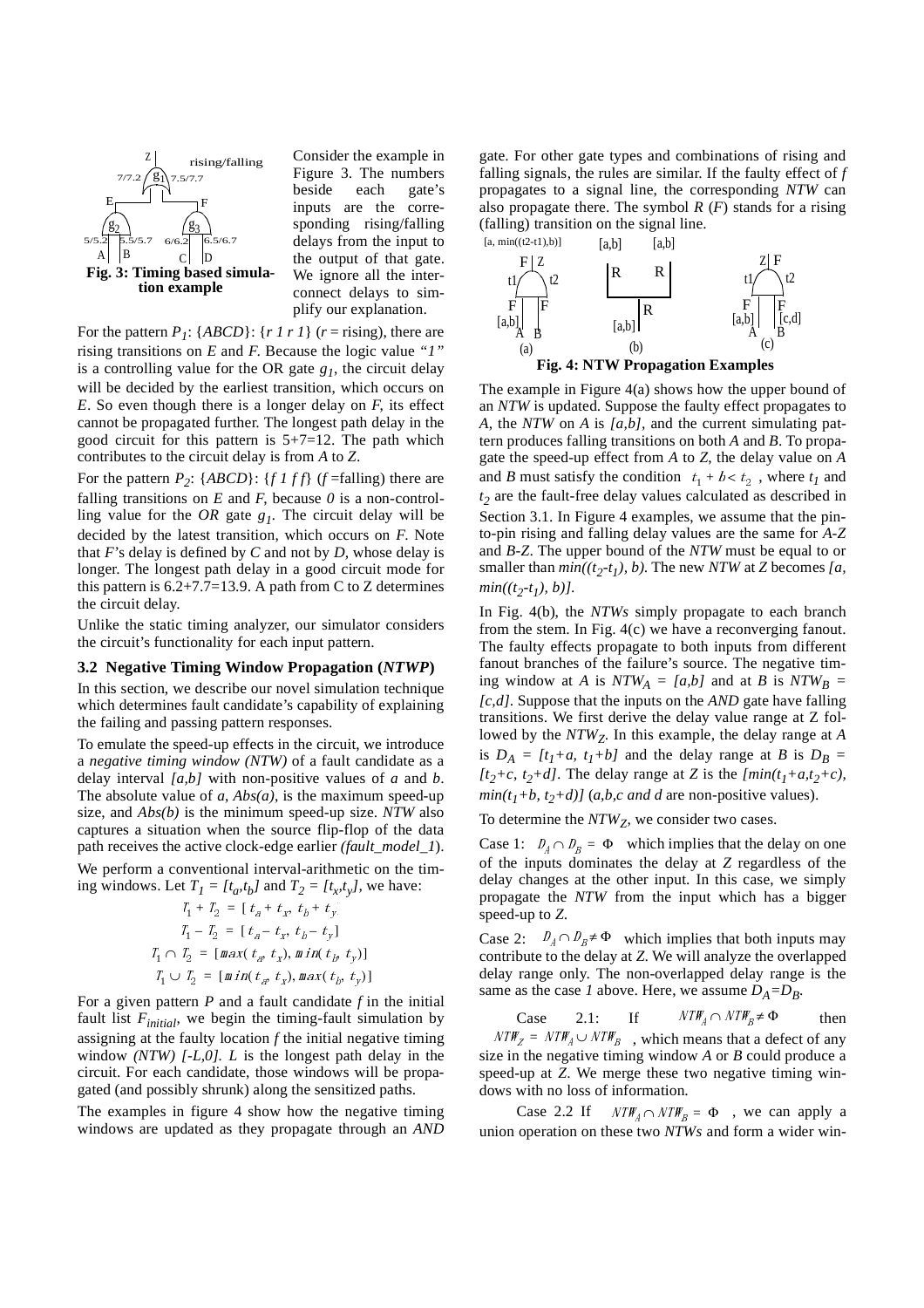dow. Doing so will degrade the resolution because some delay values which are neither in  $NTW_A$  nor in  $NTW_B$  could be included in the new window. To overcome this problem, we can retain  $NTW_A$  and  $NTW_B$  and propagate them. The more disjoint windows we keep, the more the performance of the simulation degrades. In our implementation we store up to four disjoint timing windows on each signal. Experimentally, this heuristic achieves a good trade off between resolution and performance.

For each fault candidate, we perform the negative timing



window propagation applying all test patterns. If the negative timing window can propagate to any primary output under a given pattern *P*, we use a tuple of four components, *{f, P, PO<sub>i</sub>, NTW<sub>i</sub>}*, to store this information. It records that the candidate *f*'s negative timing window  $NTW_i$  can propagate to the primary output  $PO_i$  under the pattern  $P$ .

Suppose that at the capture time, for a given pattern *T* we cannot observe delay failure on the output flip-flop  $PO_i$ . Let M be a sensitizable path to  $PO_i$  passing through the fault site. If we have recorded a tuple at  $PO_i$  for a pattern  $P$ , the lower bound of *NTWi* , say *a*, must be bigger than  $t_{skew}^* - D_{PQ_i}$ , where  $t_{skew}^* = t_{skew} + t_{hold} - t_p$ .  $t_{skew}$  is the lock skew between the source flip-flop and the sink flipclock skew between the source flip-flop and the sink flipflop of the path M, and  $D_{p_0}$  is the path delay value at  $PO_i$ calculated for the fault-free circuit.  $t_p$  represents the propagation delay from the source FF clock activation time to the source FF registering-data time. *thold* is the hold-time requirement for the sink flip-flop of the path M. This is illustrated in figure 5.

From our experiments, we found that *L* must be preset to a value bigger than the possible speed-up (skew) defect size. Otherwise, the upper bound modifications may cause the upper bound to become smaller than -*L* and produce no candidate. Presetting *L* to the longest path delay value guarantees that this situation will not happen. In Section 3.4 we will explain how to extract useful information from those tuples and how to prune further the unlikely candidates.

#### **3.3 The Diagnostic Algorithm**

Our algorithm to diagnose the hold-time related defects is based on the timing information and delay simulation. We make an assumption that each failing pattern can be attributed to a single fault location. Our algorithm is capable of identifying multiple fault locations as long as each failing pattern is affected by only one fault. We also assume that,

if two candidates have the same explanation capabilities for a set of failing and passing patterns, the candidate with the smaller speedup size has a higher probability of being the real defect.



In Figure 6, we state our algorithm for diagnosing holdtime defects modeled by the *fault\_model\_1*: For a failing pattern *T*, we path-trace from each failing flip-flop and initialize the

fault candidate list  $F_{initial}$ . All the flip-flops in the failing flip-flop's fanin cone and the failing FF itself are the initial fault candidates. Based on the single-fault per pattern assumption, the initial candidate faults must reside in the intersection of fanin cones of different failing FFs. If this is not the case, we eliminate the fault from *Finitial*.

Before performing the diagnosis, we verify the possibility that the failure is caused by a hold-time defect.

*Step 1*: If for a pattern *T* there is no sensitizable path from the candidate site to the failing flip-flop, eliminate this fault from the *Finitial* list.

*Step 2*. (Hold-time *fault\_model\_1*) If for a pattern *T* in the good machine there is no transition at the fault candidate, eliminate this fault from the  $F_{initial}$ .

For each candidate in *Finitial* we check to see if the activation and sensitization conditions (Section 2) are fulfilled. If any of the conditions is not satisfied, this candidate is eliminated from the initial fault list. This checking step is performed for both fault models, even though we presented the details only for the fault-model\_1.

If *Finitial* is not empty, continue. Otherwise, the failure is not caused by a hold-time fault. The algorithm stops. For each candidate in the *Finitial* we apply the *NTWP* technique, simulate the patterns, and record the tuples. We prune the unlikely candidates and report the candidate set *Fafter\_NTWP*. In the refinement step, if a group of candidates has the same explanation capability, we deduce the most likely speedup size for each candidate. The candidates are ranked by their speedup sizes. Candidates with smaller speedup sizes are reported earlier. Finally, we post-process the most probable candidate sites and paths and deduce the most possible causes of failures.

# **3.4 Pruning Rules**

The rules for pruning the impossible candidates are derived based on the relations between the negative timing windows at the observation points.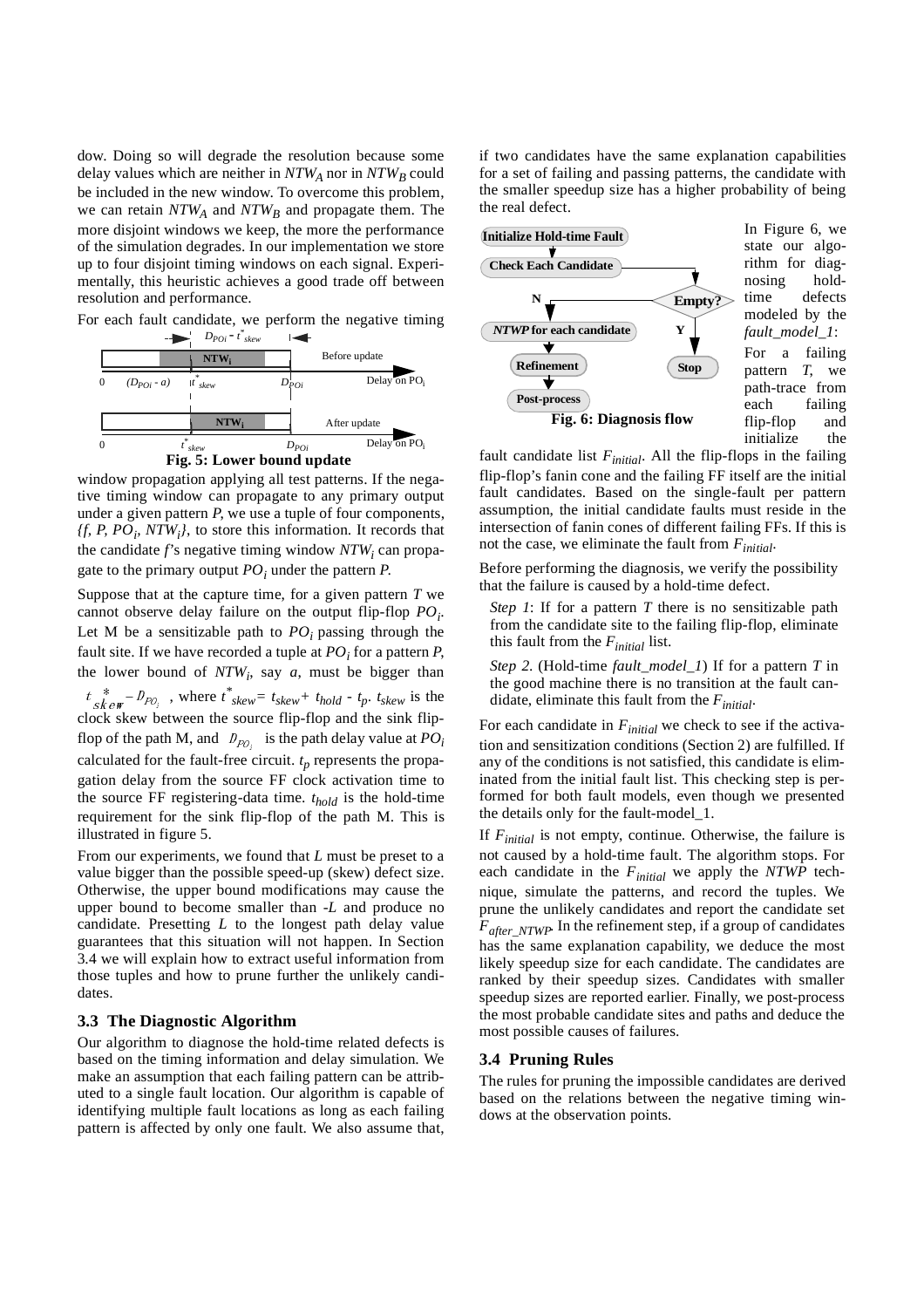*Rule 1*: For two tuples *{f, P, PO1, NTW1}* and *{f, P, PO2, NTW<sub>2</sub>*, if failure responses are observed on two primary outputs *PO<sub>1</sub>* and *PO<sub>2</sub>*, but  $T W_1 \cap T W_2 = \Phi$ , then *f* is not<br>a condidate. In this case the nagative timing windows have a candidate. In this case the *negative timing windows* have a conflict as shown in figure 7.



**Fig. 7: Timing Window Conflicts**

This rule eliminates those candidates which introduce inconsistent speed-up values when propagated to different failing *POs*.

*Rule 2*: If for a tuple *{f, P, PO<sub>1</sub>, NTW<sub>1</sub>}* the summation of the lower bound of  $NTW_1$  and the path delay value calculated on  $PO_1$ ,  $t_1+a$ , is bigger than  $t^*_{skew}$ , where  $t^*_{skew}$  $t_{skew}$ +  $t_{hold}$  -  $t_p$ , then *f* is not a candidate. From our previous analysis (Eq. (1)), we know that if a path delay is bigger than *t \* skew*, the hold-time violation does not occur. Figure 8 shows a situation where  $t_1$  is the fault-free path delay value calculated as described in section 3.1.



**Rule 3**: If we do not observe a failure on  $PO<sub>I</sub>$ , but the summation of the upper bound of  $NTW<sub>1</sub>$  and the delay value calculated on  $PO_1$ ,  $t_1 + b$ , is smaller than  $t^*_{\ s\&\text{new}}$ , then *f* is not a candidate for *P*. Based on Eq. (1), if *t \* skew* is bigger than  $t_1 + b$ , we should observe the hold-time failure on *PO<sub>1</sub>*.



In our implementation, instead of deleting a candidate which fails the rules, we assign a penalty for each failed rule. After simulating all the fault candidates, we rank them based on their penalty scores. The better-matched candidates have a higher rank.

#### **3.5 Refinement**

In the refinement step, we consider all the failing and passing patterns which can be explained by the fault candidates. For each fault we collect *NTWs* and construct a *wave(t)*. The *wave(t)* is built such that for each delay *t*, we assign a value equal to the number of *NTWs* which cover *t*. For each fault, the most probable is presumed to be the delay value/range with the highest weight. We measure the waveforms of the candidates by their integrals from -*L* to *0*, which yield the total area *Area(t)* covered by a *wave(t)*:

 $Area(t) = \int_{-L}^{\infty} \pi a v e(t) dt$ . We define the *ratio function* as

 $\text{Area}(t)/\text{Area}(-L)$ . For each candidate we  $Ratio(t) = Area(t)/Area(-L)$ 

obtain three points  $-t_{lb}$ ,  $t_{mid}$ , and  $t_{ub}$  -- by setting the *ratio(t)* to be 0.3, 0.5, 0.7.

For locating the fault candidate, a clustered distribution graph  $w(t)$  is more meaningful than a sparse distribution graph. This can be quantified by the density function *den* $sity(f) = [Area(t_{ub})$ -*Area*( $t_{lb}$ )] / ( $t_{ub}$  -  $t_{lb}$ ). A higher density indicates that the candidate's delay value is more clustered at a smaller speedup range. In figure 10, all waveforms cover the same area. The candidate which has the speedup distribution (c) is more probable than the candidate which has the speedup distribution (b).

-L 0 -L 0 -L 0 (a) (b) (c)

**Fig. 10: Speedup distribution graph example**

After obtaining the distribution graphs for all the faults, we might find that two faults have about the same density. Based on our assumption stated in Section 3.3, a fault which has a smaller  $t_{mid}$  is a better candidate than the fault which has a bigger  $t_{mid}$ . In figure 10, the ranks of three candidates are  $(c)$  >  $(a)$  >  $(b)$ .

#### **3.6 Post-processing the Candidates**

After the refinement step, the diagnostic algorithm terminates with a list of fault candidates and sensitizable paths from the candidate sites to the observed failing outputs. In the post-processing step, we report possible candidates based on assumptions about the defects. Here we consider short path speed-up and clock skew as possible causes of failures. Since it is impossible to distinguish which of those two failure causes is the culprit, we report faulty sites based on each of those assumptions along with the sizes of timing failures. A failure analyzer could decide which failure to target first, based on manufacturing experience.

### **4. Discussion**

When we inject a hold-time *fault model 1* into a circuit, we use the next time frame *GMV* to replace the current *GMV* on the transitioning path-source flip-flop. In case of the *fault\_model\_2*, the sink flip-flop of a path receives the clock edge later, and to inject a fault, every flip-flop except for the sink flip-flop needs to replace its current time frame *GMV* with the next time frame *GMV*. The fault simulation process is the same as for the *fault\_model\_1*.

For the *fault\_model\_1*, we use the current time frame to perform back tracing, identify the sensitizable paths, and use the source/sink flip-flops of those paths as the initial fault candidates. For the *fault\_model\_2*, we perform good machine simulation based on the next time frame. We perform back-tracing, based on the next time frame *GMV,* identify sensitizable paths, and use the source/sink flipflops of those paths as the initial fault candidates.

For the *fault\_model\_1*, we inject the initial *NTW* as *[-L,0]* at the fault site and perform timing-based simulation in the *current* time frame. For the *fault\_model\_2*, we inject the initial *NTW [-L,0]* at each transitioning flip-flop for which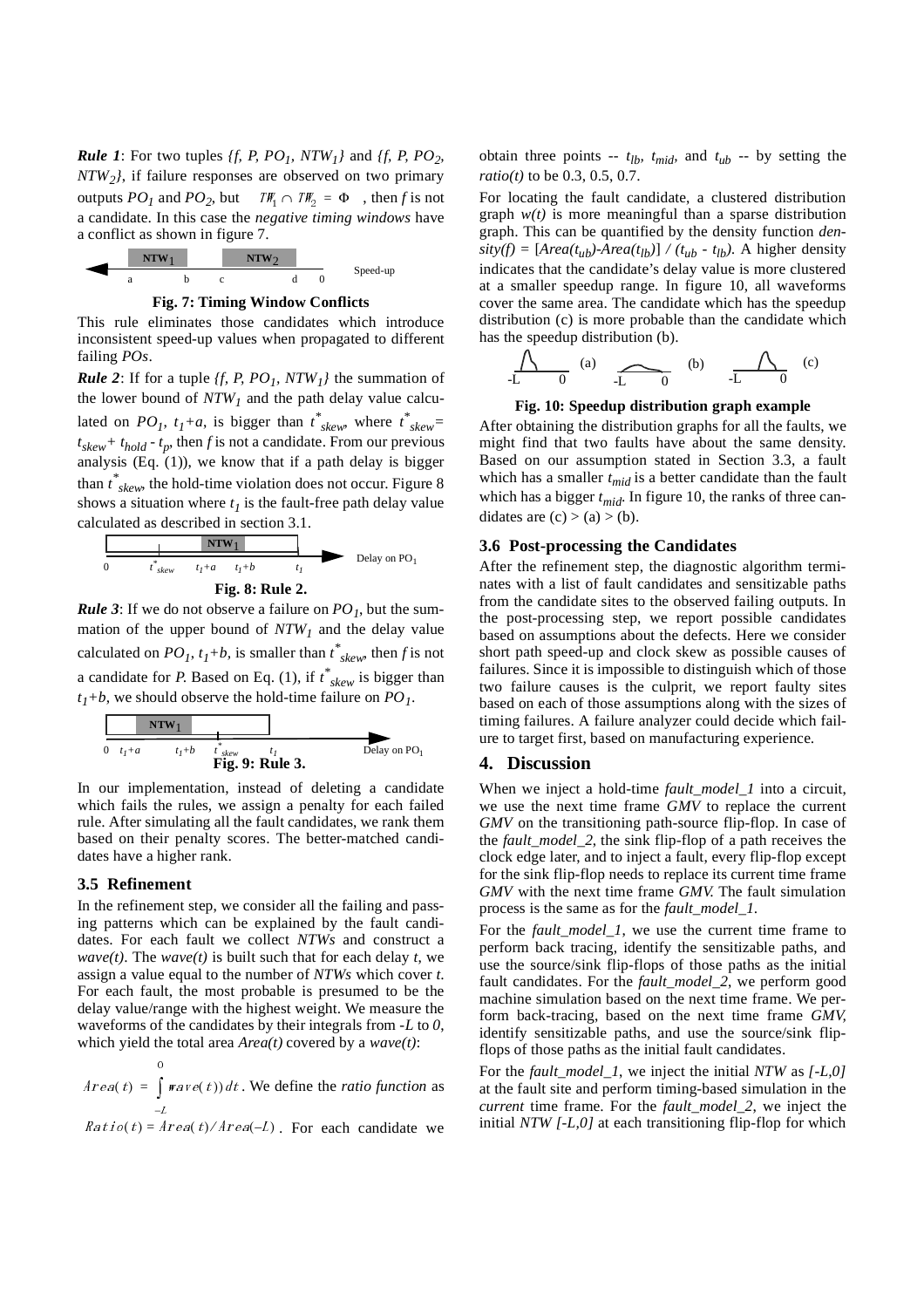there exists a sensitizable path terminating at the failing observation point in the next time frame of the pattern.

In practice, multiple flip-flops could be the source of holdtime failures as shown in figure 11. However, we found that even though multiple hold-time faults exist in the circuit, many failing patterns can activate and observe the faulty effect of only one of them. These failing patterns fall into our *type-1* failing pattern category.



**Fig. 11: Multiple Flip-flops failure**

The diagnostic algorithm proposed in Section 3.3 can be altered to diagnose failure responses caused by multiple hold-time-fault sites.

#### A. Initial Fault Candidates

For multiple-fault diagnosis, the initial candidate fault must reside in at least one of the fanin cones of different failing flip-flops of the given pattern.

# B. Diagnosis Step

First we perform the diagnostic algorithm based on the *single fault per pattern* assumption to find candidates which could explain some failing patterns. If multiple faults exist in the circuit, but each of them has a test pattern which can activate and observe only one faulty behavior (*type-1* failing pattern), then every fault site could be identified correctly and easily. However, if every failing pattern is affected by multiple faults (*type-2* failing pattern), the proposed algorithm may face some difficulties. To overcome this limitation, we use a failing-PO-partition technique proposed in [14]. The basic idea of this technique is to partition the failing POs into groups such that each group of failing POs is affected by only one or few faults. After the partitioning, most of the *type-2* failing patterns are transformed into several *type-1* failing patterns so that the proposed algorithm can be applied further. This partitioning technique is very useful especially for big industrial designs, most of which are full-scanned and very flat, with a large number of observation points.

Experimental results have shown that most of the failing patterns are of *type-1*. For small number of test cases whose failures exhibit only *type-2* patterns, our partition technique can help find the correct candidates.

#### C. Post-processing Step

After finding multiple locations by using *type-1* patterns and the failing-PO-partition technique, we rank the candidate sites by their capability of explaining failure responses. Then we group those higher ranked candidates together. If layout information is available, based on either speedup or clock skew assumptions, we can find the most likely defect locations.

# **5. Experimental Results**

#### **5.1 Results for Single Hold-time Fault**

Since obtaining accurate timing information is not the main purpose of this work, we used static timing information instead of accurate timing information which could be obtained from SPICE simulation or SDF files.

We evaluated diagnostic capabilities of our algorithm using **Table 1: Results for Single Fault**

| Circuit    | # of  | # of    | # of  | <b>FHR</b>   | $\boldsymbol{T}$ |
|------------|-------|---------|-------|--------------|------------------|
|            | gates | Init. f | Cand. |              | (sec)            |
| <b>B14</b> | 5.7k  | 6.1     | 2.2   | 1            | 0.78             |
| <b>B15</b> | 10.7k | 7.4     | 2.4   | 1            | 1.68             |
| <b>B17</b> | 29.7k | 8.6     | 3.3   | 1            | 5.25             |
| <b>B18</b> | 81.7k | 8.2     | 3.4   | 1            | 27.47            |
| <b>B20</b> | 11.4k | 9.2     | 2.9   | 1            | 2.04             |
| <b>B21</b> | 11.8k | 8.8     | 2.8   | 1            | 1.98             |
| <b>B22</b> | 18.0k | 7.8     | 3.1   | 1            | 3.78             |
| Avg.       |       | 8.01    | 2.87  | $\mathbf{I}$ | 6.14             |

the hold-time fault-simulation framework. Our experiments were set up as follows. We randomly injected a holdtime fault into the circuit, performed simulations, and collected the failure responses for the given tests. We fed the failure responses into the diagnostic tool using the same tests. These algorithms reported possible faulty locations. For each circuit, we performed 100 times random fault injections to obtain different "faulty" circuits and average diagnostic results. The test set for diagnosis was generated by a commercial tool targeting all testable stuck-at faults.

Our diagnostic algorithm reports lists of paths and the source/sink flip-flops of those paths. In addition to paths, we assign weights to the flip-flops. The weight of a flipflop is equal to the number of reported paths which contain it. We order the flip-flops with the highest weight reported first. A rank is a position on the ordered list of fault sites, the first fault of which matches the injected fault site. This is the *first hit rank* (*FHR*).

Table 1 shows the diagnostic results for full scanned ITC99 benchmark circuits whose sizes are bigger than 5K gates. The first and second columns show the circuit names and sizes. The third column shows the average number of the initial fault candidates before using the timing information to prune the unlikely candidates. The fourth column is the number of candidates reported by the algorithm. A candidate consists of a number of paths from source flip-flop to sink flip-flop.

The fifth column is the average first hit rank of our algorithm. The last column shows the runtime (*T*) of the algorithm. The algorithm was implemented in C language, and we ran all the experiments on a PC under Linux OS with a 2GHz CPU and 1GB memory.

*Resolution* is the ratio of the number of injected faults over the count of total reported candidates. Our algorithm can